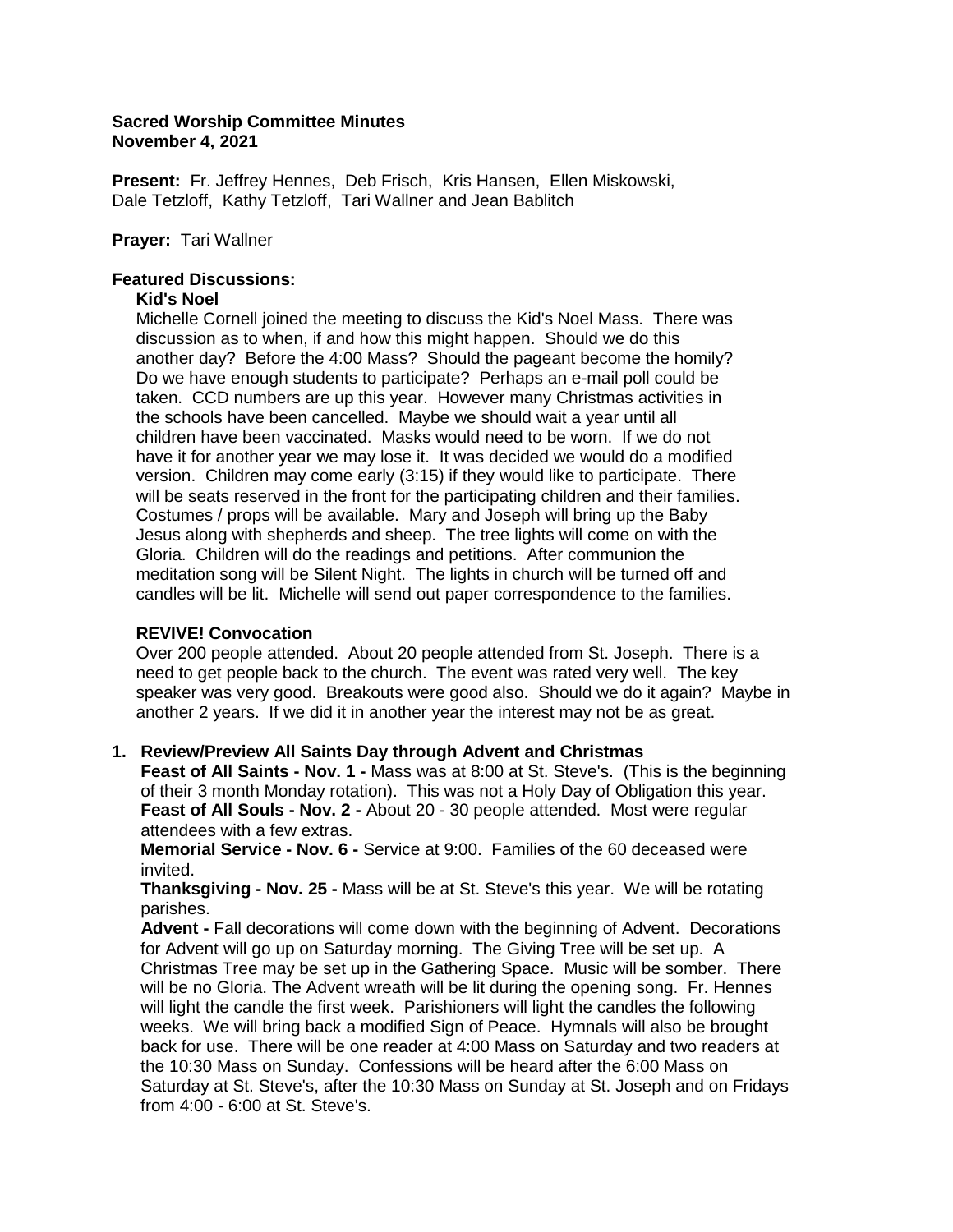**Immaculate Conception - Dec. 8 -** Mass at 8:00 AM at St. Joseph. We will have ushers. A reader may be needed. **Christmas Eve - Dec. 24 -** Masses will be 4:00 at St. Joseph. 6:00 at St. Stephen. **Christmas Day - Dec. 25 -** Masses will be at 8:30 at St. Stephen. 10:30 at St. Joseph

# **2. October Ministry Sign up & Mass Counts (how did it go)**

 Sign ups went well. There are some new people that have signed up. Mass counts are up from 2020 but still not as high as 2019. A copy of the counts is attached.

#### **3. Nativity Set -- any update?**

Cost to repair and repaint will be \$100 per statue. This will not be done for this year. We will look carefully at the statues and decided which ones will need to be redone.

#### **4. Children's mime play**

This was discussed at the beginning of this meeting.

#### **5. October Rosary. How did it go?**

A decade of the rosary was recited at the end of weekend Masses.

#### **6. Book for Christmas -- any update?**

 A calendar is being done and will be given this Christmas. A book will not be given at Christmas

#### **7. Coordinator for Ushers for Holy Days**

Ann Kiefer will coordinate ushers for the Holy Days. Dale Tetzloff will do 4:00 on Saturdays and Jeff Zelinski will be 10:30 on Sundays.

#### **8. Birthday Cards**

 Ellen will be in charge of sending Birthday Cards. If you have extra cards they would be greatly appreciated.

### **9. Director of Music**

The Pastoral Council has approved this position. Nothing further has been done.

#### **10. What are we hearing:**

 A stand with smaller votive candles will be purchased. It will be a light your own candle stand. The glasses containing the candles will be all one color and will not be changed with the seasons.

- **11. Next Meeting:** December 2, 2021. No meeting in Jan. Meeting on Feb. 3, 2022
- **12. Prayer Leader for next meeting:** Jean Bablitch

**Closing Prayer & Blessing:** Fr. Hennes

**Respectfully submitted by:** Jean Bablitch